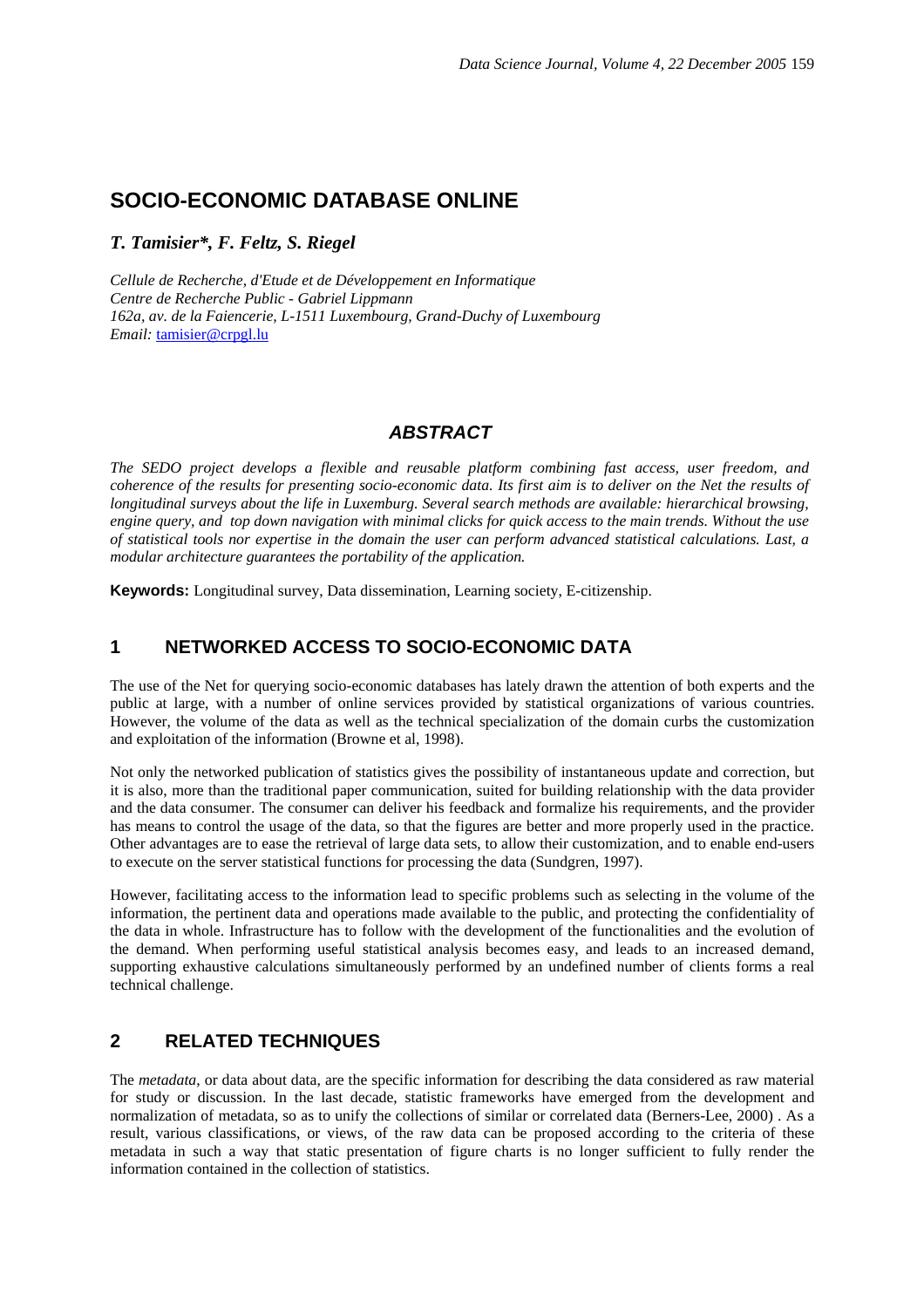Based on the metadata, two kinds of strategies for exploiting the data are proposed. The hierarchical approach proceeds by the exploration of an arborescent structuration of the data. The structure is represented in a *Thesaurus*: a conceptual lexicon organising abstract keywords in a graph of semantic dependences without loops. Searching for the information consists in walking the graph until the leaves where the effective data are stored. The engine-supported approach implements multi-criteria search, and proposes to the user a direct access to the data using his own keywords.

Most services available on the Net implement both a hierarchical and a search-engine method. However, they often differ on the information area on which they are applied. For bibliographic search, engines are restricted to a collection of search criteria: period, localization, keywords, domains, author, etc… For access to statistical data, engine query leads to a list of survey variables with a brief description on the terms of the metadata, while the real results are kept in charts accessed by the Thesaurus.

## **3 THE SEDO PROJECT**

The CEPS/INSTEAD in Luxembourg is a public institute for statistic and socio-economic research dedicated to Population, Poverty, and Public Policy Studies. One of its current missions is a to maintain a voluminous database about the national population through the Socio-Economic Panel "Living in Luxembourg" (PSELL). The PSELL is a *longitudinal* survey and it collects *longitudinal* data, which means that the same questions are periodically checked for the same population. It is performed yearly since 1984.

The PSELL manages a huge quantity of socio-economic information pertaining to Luxembourg residents and suited to implicate them further in the public life. The survey takes notably into account the following domains: demography, education, post-natal child care, employment, right equality, resources, housing, equipment and consumption, and the opinions about the life quality and its evolution.

Thanks to its precision and its constant corrections, the socio-economic picture drawn by the combination of these miscellaneous themes is apt to significantly ease the communication between the population and the civil actors and to sustain the public choices made by the political authorities. In particular, the evolutions in the household situations and the opinions shed light on the effects as well as the efficiency of the administrative and political decisions.

However, the exhaustive and disparate information produced by the PSELL since the beginning is difficultly exploitable due to the complexity and the volume of the data. Nowadays, only researchers with a solid background in longitudinal analysis can effectively benefit from this work whereas it is relevant to all aspect of the cultural, social and professional activities outside the area of the statistician experts.

The purpose of the SEDO (Socio-Economic Database Online) project is to offer a generalized and convenient access to statistical information through the Net. To this effect, it targets the development of a platform for publishing and browsing socio-economic databases. To begin with, the project concentrates on a segment of the PSELL, in order to publish online the results of the PSELL 2 survey, which covers 7 years from 1995 to 2001.

## **4 SPECIFICATIONS**

Besides the delivery of socio-economic research results to the public at large, the SEDO project is also motivated by the willingness to integrate the CEPS/INSTEAD into the network of national statistical institutes and to help the cooperation inside the scientific community. Because of this diversified orientation, the SEDO Web platform offers navigation according to different levels of expertise: general public is provided with fast, precise and ergonomics indicators whereas most advanced users will be able to query the database for their needs and apply several statistical primitives to the results.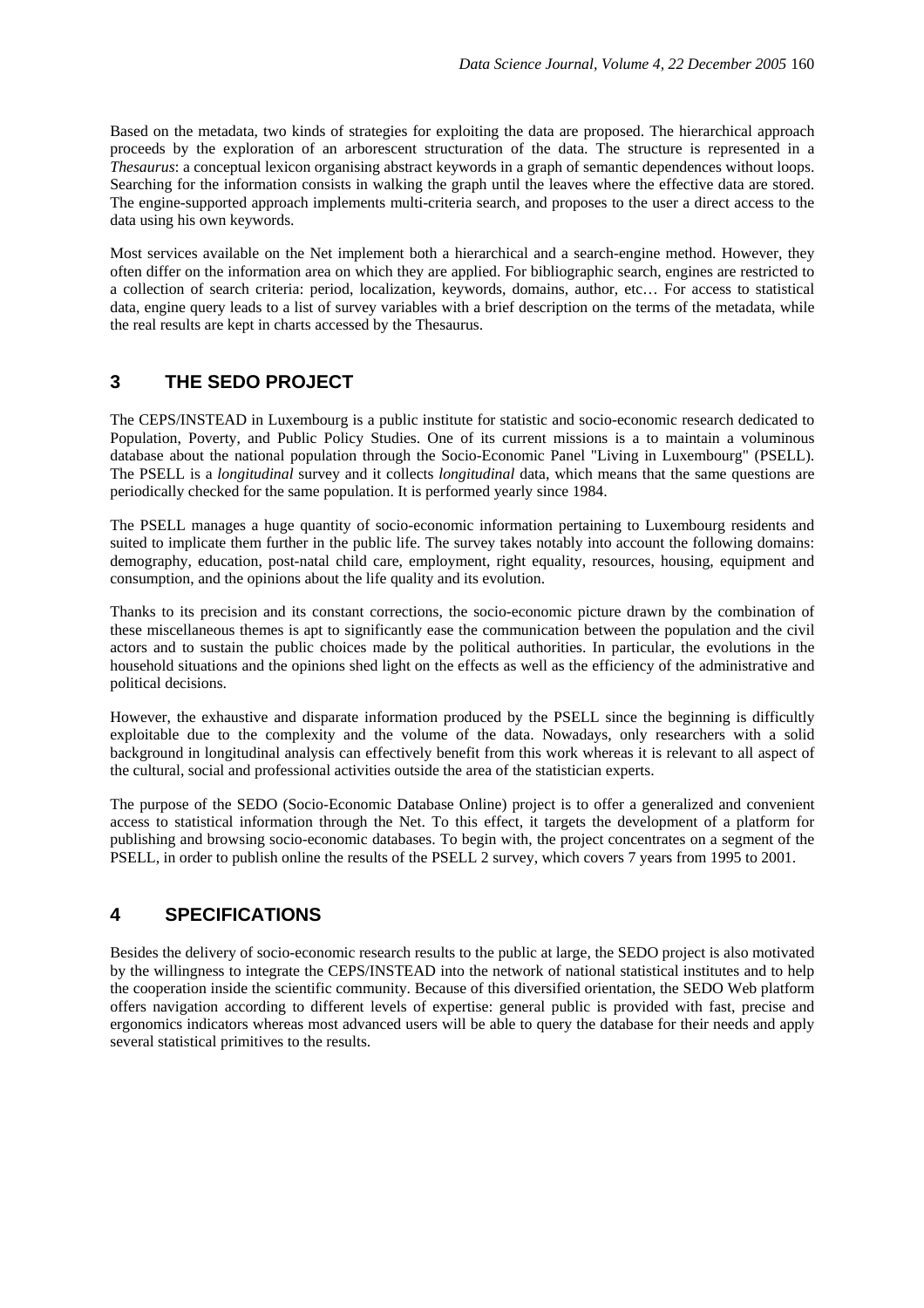Compared to other information tool of the community, the SEDO project targets a large flexibility, a universal portability, and the possibility to adapt to different databases. The first benefit of the system is to obtain customized presentations of statistics with guaranteed accuracy without neither the use of specialized statistical tools nor the necessity of an advanced expertise in the statistic techniques. For the sake of the reusability and the generality of the design, it has been preferred to build dependent platform, rather than developing features on top of existing tools such as NESSTAR. First, our approach gives room to the integration of powerful statistical tools and let the user perform online pertinent calculation according to the data. Second, full latitude is allowed to the programmer for the integration of the thesaurus and the customization of the search-engine.

Last, the system is characterized by a total freedom in the choice and the management of the databases. A tool like NESSTAR generally requires storing all data in its own workspace. With SEDO, the database server can be distinct from the server where the client requests are processed and the statistical operations are performed. Thanks to this independence of the data storage and the data processing, SEDO is portable to any kind of database. This separation is also useful in order to protect the confidentiality of the data: we must here consider the different kind of users, who won't be entitled to the same access to the data. It moreover minimizes the volume of the data used during the calculations, because exactly the data relevant for the requests are extracted and passed on to the processing phase.

# **5 ARCHITECTURE**

The challenge represented by SEDO is to combine the approaches for the different user categories within a general architecture capable of supporting arbitrary number of simultaneous connections and delivering the relevant information on demand.

The information contained in the PSELL is split into 3 parts: (1) the *variables*, which are the question of the survey, (2) the *population* interviewed, which is decomposed into individuals and households, and (3) the *results*, or answers to these questions. The PSELL 2 survey manages 236 variables for a population of 6242 entries, during a period of 7 years, or *waves*, from 1995 to 2001.

The variables as well as the information about the population are stored in SQL tables. The variables have been structured based on the UNBIS Thesaurus of the United Nations (United Nations, n.d.). Such an exhaustive standard was needed in order to take into account the very precise topics covered by the PSELL. As a corollary, the thesaurus has been pruned to fit to the specialization of the domain. The variables as well as the information about the population are stored in SQL tables. To navigate on the variables, the thesaurus, with keywords browser and search engines has been implemented in the Macromedia Cold Fusion MX technology.

Concerning the results of the PSELL, several software packages are available on the market for statistic processing, among which the SAS system offers a special implementation dedicated to Web interaction, SAS IntrNet (Truong, n.d.). We have successfully integrated the SAS IntrNet statistical environment, and this makes possible to perform directly on the server advanced statistical analysis. As for the storage of the results data, SEDO is declined into two versions: in the first one, we use a (possibly separate) SQL Server that select the data according to the requests and send them to the SAS system. In the second, the data are directly stored inside the SAS tables used for processing.



**Figure 1.** Integration of SAS IntrNet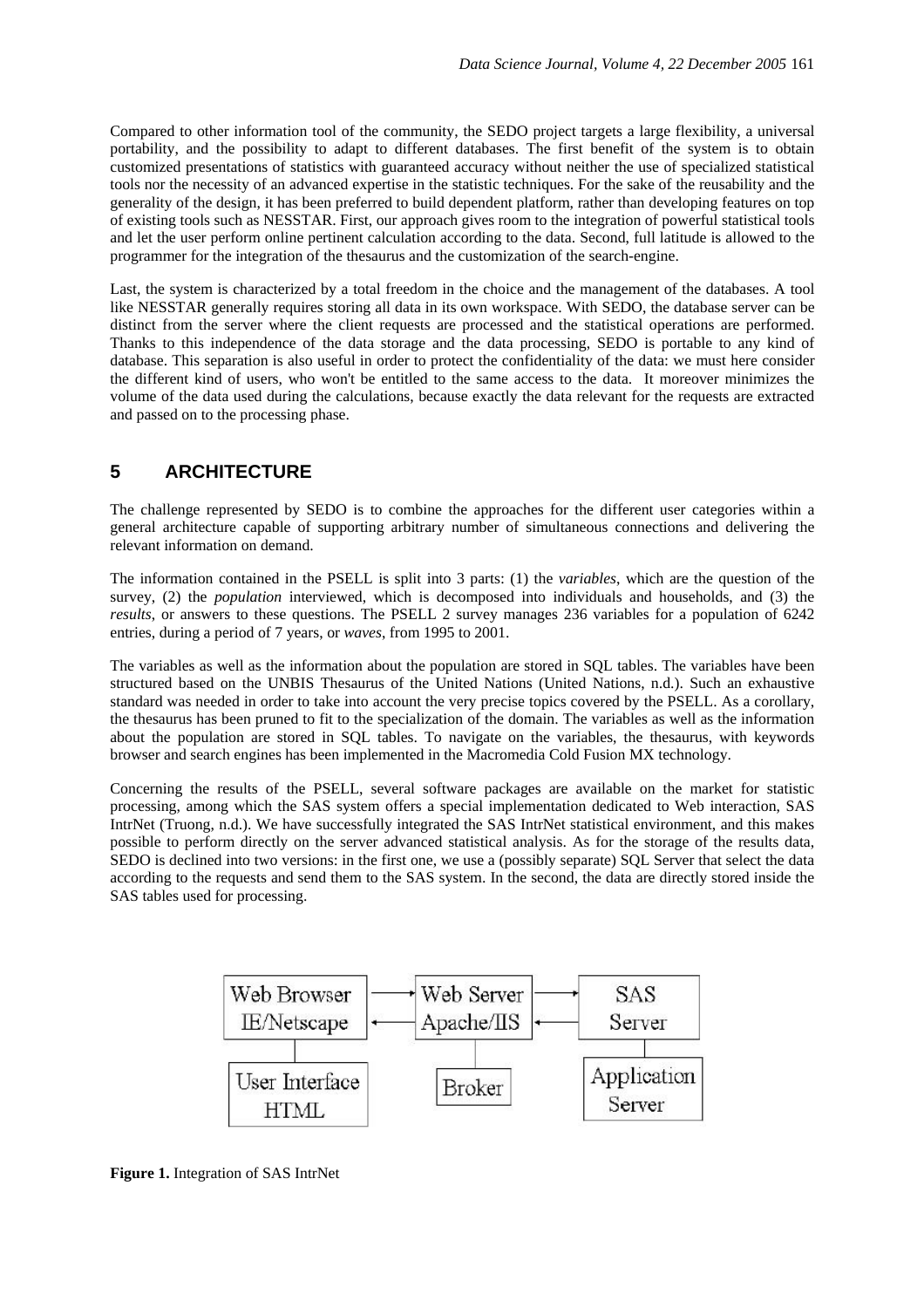Due to the huge amount of information resulting of the combination of the variables, the statistical weaves, and the population in the survey panel, a special scheme of SQL tables has been designed to reduce the column numbers, and make Sedo portable on standard database management systems. A first table contains a longitudinal instantiation of the variable, which is the combination of the variable by the wave. A second table lists all the population individuals and household separately. A third table is made of the combination of these two tables, and contains the results.

With every single variable or result are furthermore associated information types such as the statistical measurement (metric, ordinal, nominal), the population concerned (individuals, households), or the expected results for the variable. Based on these types, the system define the statistical analysis that can be performed in order to ensure the coherence and soundness of the operations delivered to the user.

#### **6 PRACTICAL RESULTS**

On the current Sedo prototype, several accesses to the information are available. Summarized results are displayed with a minimal number of clicks through charts introducing the main tendencies or a direct browsing of characteristics tables. Complete databases are searched by 3 methods: a hierarchical approach implemented upon a self-documented thesaurus, a search engine with Boolean operators, and direct access by variable identification. The search engine performs searches on the thesaurus keywords or descriptors (in term of metadata) associated with the variable.

From the practical point of view, the user selects the variable by one of the methods and constitutes a basket that can be edited on demand. For every variable, the navigator shows the waves for which the variable is available, and gives a technical description based on the metadata. Using the variable in the basket, the user constitutes a list of statistical operations and sends it to the system. The system checks the correctness of the operation according to statistical types, then performs the correct computations and sends back the results on the fly.

|                 | Modification du panier de variables                                                                                                                                                                                   |                     |   |                |
|-----------------|-----------------------------------------------------------------------------------------------------------------------------------------------------------------------------------------------------------------------|---------------------|---|----------------|
|                 | Les variables du panier sont sauvegardées pour votre profil, mais vous pouvez le modifier suivant vos besoins.<br>Une fois que toutes les variables sont stockées dans votre panier, vous pouvez commencer l'analyse. |                     |   |                |
| Vous pouvez:    |                                                                                                                                                                                                                       |                     |   |                |
| Vider le panier | Visualiser le panier<br>Créer une opération à analyser<br>Tous sélectionner / Tous déselectionner                                                                                                                     |                     |   |                |
|                 |                                                                                                                                                                                                                       |                     |   |                |
| Note:           |                                                                                                                                                                                                                       |                     |   |                |
|                 | Var.: I = Individu / M = Ménage                                                                                                                                                                                       |                     |   |                |
|                 | Type: M = Métrique / N = Nominal / O = Ordinal                                                                                                                                                                        |                     |   |                |
|                 |                                                                                                                                                                                                                       |                     |   |                |
| Code            | <b>Description</b>                                                                                                                                                                                                    | <b>Fichier Type</b> |   | Année          |
| M01222          | Année d'emménagement du ménage dans le logement actuel                                                                                                                                                                | M                   | M | 2001 $\Box$    |
| 195001          | Nationalité                                                                                                                                                                                                           | I                   | N | 1995 厂         |
| 196001          | Nationalité                                                                                                                                                                                                           | $\mathbf{I}$        | N | 1996<br>$\Box$ |
| 197001          | Nationalité                                                                                                                                                                                                           | $\mathbb{I}$        | N | 1997<br>$\Box$ |
| 198001          | Nationalité                                                                                                                                                                                                           | $\mathbf{I}$        | N | $\Box$<br>1998 |
| 199001          | Nationalité                                                                                                                                                                                                           | $\mathbf I$         | N | 1999<br>$\Box$ |
| 100001          | Nationalité                                                                                                                                                                                                           | $\mathbf I$         | N | $\Box$<br>2000 |
| 101001          | Nationalité                                                                                                                                                                                                           | $\mathbf{I}$        | N | $2001$ $\Box$  |
| M95222          | Année d'emménagement du ménage dans le logement actuel                                                                                                                                                                | M                   | M | 1995<br>$\Box$ |
| M96222          | Année d'emménagement du ménage dans le logement actuel                                                                                                                                                                | м                   | М | 1996<br>$\Box$ |
| M97222          | Année d'emménagement du ménage dans le logement actuel                                                                                                                                                                | M                   | M | $\Box$<br>1997 |
| M98222          | Année d'emménagement du ménage dans le logement actuel                                                                                                                                                                | M                   | М | 1998<br>$\Box$ |
| M99222          | Année d'emménagement du ménage dans le logement actuel                                                                                                                                                                | M                   | M | $\Box$<br>1999 |
| M00222          | Année d'emménagement du ménage dans le logement actuel                                                                                                                                                                | M                   | M | $2000$ $\Box$  |
|                 |                                                                                                                                                                                                                       |                     |   | Effacer        |
|                 |                                                                                                                                                                                                                       |                     |   |                |
|                 | Vous pouvez ajouter une variable à votre panier en tapant directement sa clé dans cette boite de saisie:                                                                                                              |                     |   |                |
|                 |                                                                                                                                                                                                                       |                     |   |                |
| Ex:198525       | Aiouter au panier                                                                                                                                                                                                     |                     |   |                |

**Figure 2.** Management of the variable basket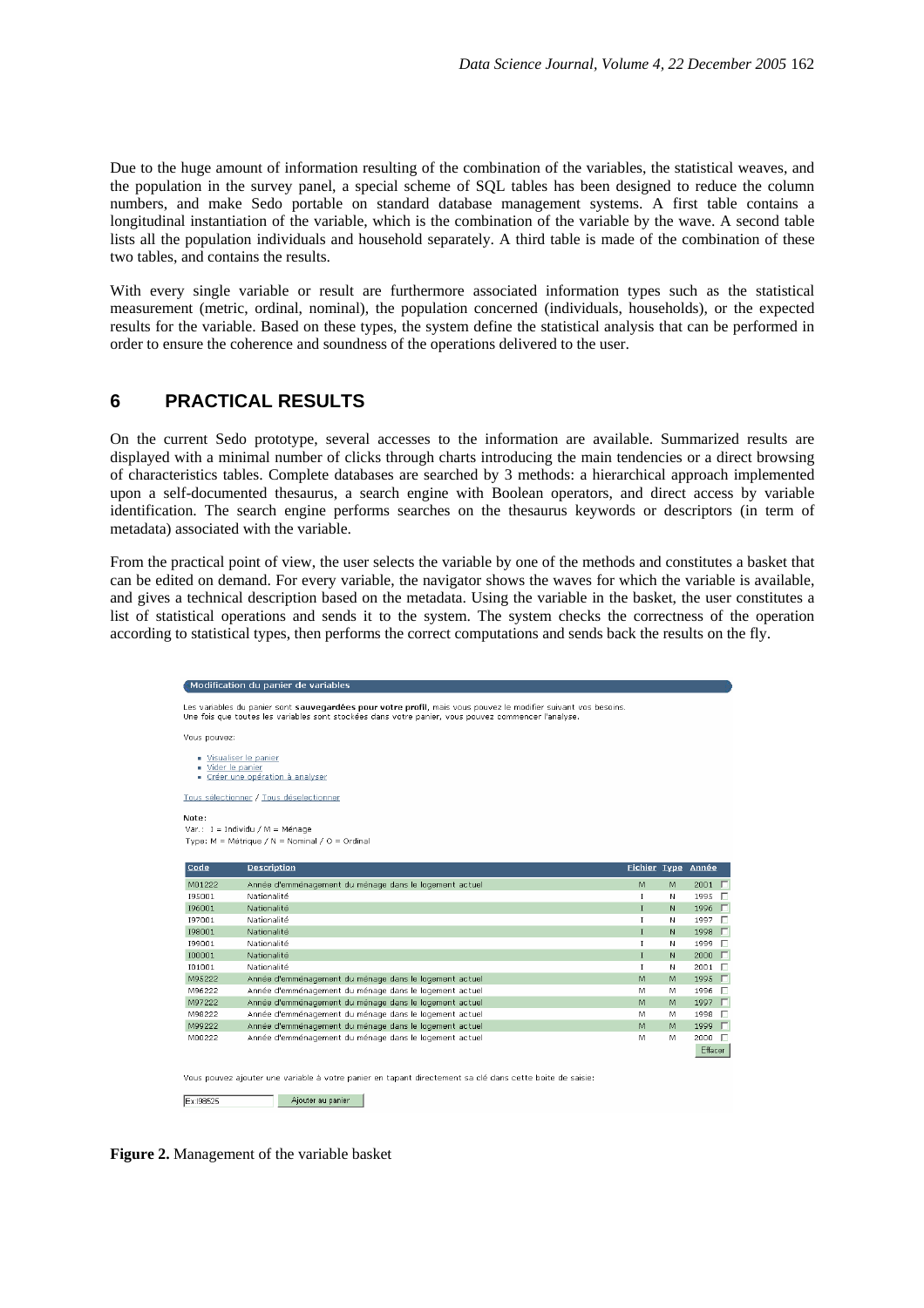Zone Grand Public / Approche thématique / Population / Sexe  $\triangle$ 

Sexe

Tableau récapitulatif de l'étude longitudinale de la variable sexe:

Champ d'étude : Ensemble des individus vivant au luxembourg

|                     | 1994   | 1995   | 1996   | 1997   | 1998   | 1999   | 2000   | <b>2001</b> |
|---------------------|--------|--------|--------|--------|--------|--------|--------|-------------|
| Femmel              | 51.0   | 51.0   | 50 91  | 30.8   | 50.7   | 5C.71  | 50.61  | 50.5        |
| Hommel              | 45.0   | 49.0   | 491    | 49.2   | 49.3   | 45.3   | 49.41  | 49.5        |
| Total               | 10C.OI | 100.0  | 100.01 | 100.0  | 100.OI | 10C.0  | 100.0  | 1000        |
| Individus pondérés' | 336106 | 389522 | 355004 | 400450 | 405710 | 412975 | 419988 | 425158      |

\* Effectif de la population estimé





**Figure 3.** Output of the Sedo navitator

For the lower level of expertise, Sedo uses bibliographic information with figures extracted from the survey databases. The service contains a protected area for experts, with user identification. In this area, baskets of variables can be stored to query the tables and perform statistical analysis, results can be downloaded, and a special memory keeps tracks on the server of the operations done and the preferences of the user so that it can retrieve his customized configuration from any place on the Web.

#### **7 CONCLUSION**

The Sedo navigator makes statistical information and analysis available on demand to users. The effort will now be put on the integration of the service. First of all, we have to ensure the effective customization and reutilization of the platform, which will be internally and externally tested at the CEPS/INSTEAD. Second, for the sake of improving exchanges of scientific data, we want to concentrate on the interface with other statistical tools, and in particular with the Nesstar software used by most of specialists of the specialized community (Assini, 2002). Sedo will offer export and import functionalities for the Nesstar format.

#### **8 REFERENCES**

Assini, T. (2002) NESSTAR: A Semantic Web Application for Statistical Data and Metadata. *WWW2002 Conference*. Hawai, USA. Retrieved 1 January 2005 from the Nesstar web site: http://www.nesstar.org/Releasefree/Technical\_overview.pdf